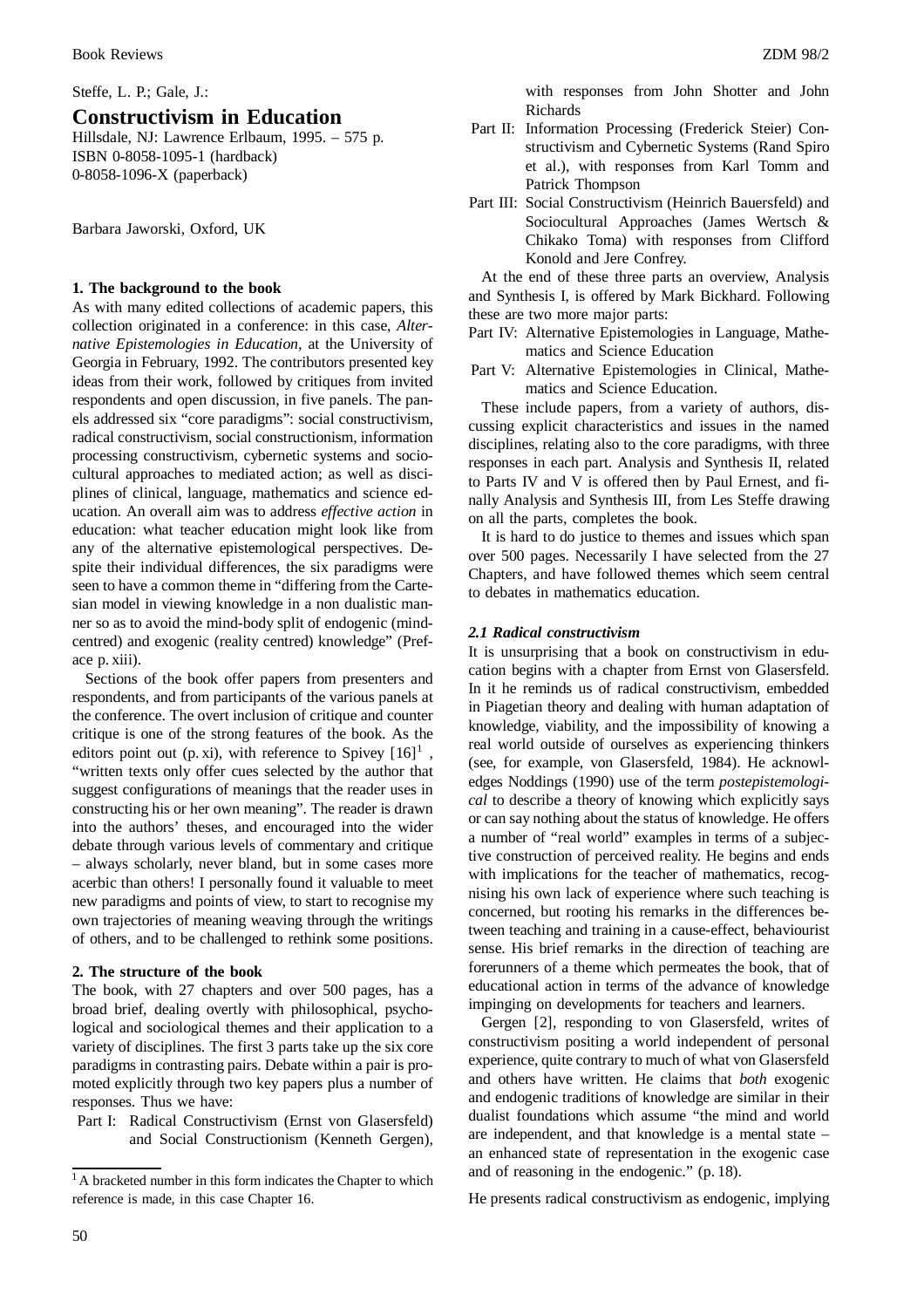that "there is a real world separate from one's experiences of it".

# *2.2 Social constructionism*

Gergen articulates his own position, *social constructionism,* which, he claims, represents a radical break with both the exogenic and endogenic traditions. Rather than a concern with an external world or an individual mind, it commences with *language.* Knowledge is seen to reside in a repository of linguistic artifacts, text, documents, journals, and to be communicated through lectures, discussions, overhead projections and the like, all of which depend on language. How language is used depends upon the processes of social interchange. Meaning is achieved through social interdependence – "the coordinated efforts of two or more persons". Gergen writes

"It is thus that social constructionism seeks to replace the individualistic ideology of the traditional conceptions of knowledge with a communal concern. It is out of community that rational articulation is achieved, and without such articulation there is simply no means of presuming the individual self." (p. 24)

He recognises some correspondence with Vygotskian formulations which focus on social interactions and cooperation, but rejects the psychological emphasis which, he claims, occupies the foreground of Vygotskian theory (p. 25). Social constructionism is about social relationships, being centrally concerned with "negotiation, cooperation, conflict, rhetoric, ritual, roles, social scenarios, and the like". In this theory, meaning in language is context dependent. There are no generalities of a transcendent character. "Agreements are typically generated for local purposes, and there is no principled means of ensuring their generality outside such circumstances."

Gergen begins articulation of the relationship of social constructionism to education with a disclaimer: that he approaches issues of pedagogy as a *social metatheorist,* (p. 29) that is, I presume, not as a practitioner (which is also von Glasersfeld's position). Thus he can articulate a theory without any pretence of associated embedding in educational practice. He offers a rider which qualifies his position and which supports an argument to which I will return later about relationships between theory and practice.

"... there is no means by which practical derivatives can simply be squeezed from a theory of knowledge. As has been seen, theories can specify neither the particulars to which they must be applied nor the contexts in which they may be rendered intelligible. There are no actions which follow necessarily from a given theory." (p. 30)

Despite such disclaimers, (and perhaps because a theory has to have consequences for practice – otherwise why, in constructionist terms, would it be worth stating?), Gergen offers a set of consequences of constructionism for learning and teaching. Through a consideration of the metaphor of the *dialogue* or *conversation:* "on the most abstract level, we might say that what we count as knowledge are temporary locations in dialogic space ...". Thus, for example, the subject of a lesson would better arise from dialogue between its participants than from a predetermined, hidden from the student, agenda of the teacher. Individuals are not possessors of contents or rationalities, but rather participate in them. Students would learn from dialogue within the learning environment rather from teacher exposition. Education occurs primarily through mutual interchange – through the coordination of participants within the dialogue. Gergen asks in what ways students can be brought into planning of curricula and determine what parts of a subject are worth exploring.

I observe that, although these may be consequences of theory for practice, the realisation of such consequences raises deep issues which reflect profoundly on theory.

# *2.3 The way of theory*

The chapters of critique which follow are helpful in presenting alternative perspectives of some of these ideas, through their elaboration by other authors, or in taking issue with what has been said. I shall leave it to the reader to explore this further. However, I want to offer one quotation from Shotter [3] who suggests that both Gergen and von Glasersfeld are in the thrall of "the way of theory":

"That is, both exhibit in their writing the desire to survey a whole set of events retrospectively and reflectively – as if they were already made events – with an overall aim of bringing them all under an adequate conceptual scheme. Their project is to find a place for them all within a framework, thus creating a stable, coherent and intelligible unitary order among them that can be intelligently grasped by individual readers of their texts." (p. 50)

It is Shotter's view that such aims are impossible to fulfil, since there is no already made meaningful order to be found. Paul Ernest, in a later chapter, suggests that drawing educational implications from Gergen's theory is problematic since Gergen is not an educationist. Those of us who see theory as a lens into educational practice might dream of some coherent, all embracing theory while, at the same time, recognising the ultimate absurdity of such a dream. However, it seems reasonable to seek *some* links between knowledge in educational practice and such theoretical perspectives.

# *2.4 Vygotskian theory*

From his position of social constructionism Gergen sees Vygotskian theory as primarily psychological. Shotter disagrees, recognising its principally social nature (p. 51). It is in the chapter from Wertsch and Toma [10], in Part III, that Vygotskian theory is represented and analysed, drawing also on others of Wertsch's writings where he talks about "a sociocultural approach to mediated action" (Wertsch, 1991). According to the authors, "a fundamental claim of this approach is that mental functioning is assumed to be inherently situated with regard to cultural, historical, and institutional contexts" (p. 159). The cultural psychology proposed is one which sees mental functioning as grounded in sociocultural settings which are given analytical priority. This seems not to deny the importance of individual mental functioning, but rather to see it as deriving from sociocultural fabric. Wertsch and Toma elaborate three general themes in Vygotsky's theory: "the use of a genetic (developmental) method; the claim that essential aspects of mental functioning in the individual derive from social life; and the claim that a key to understanding human action, both on the social and individual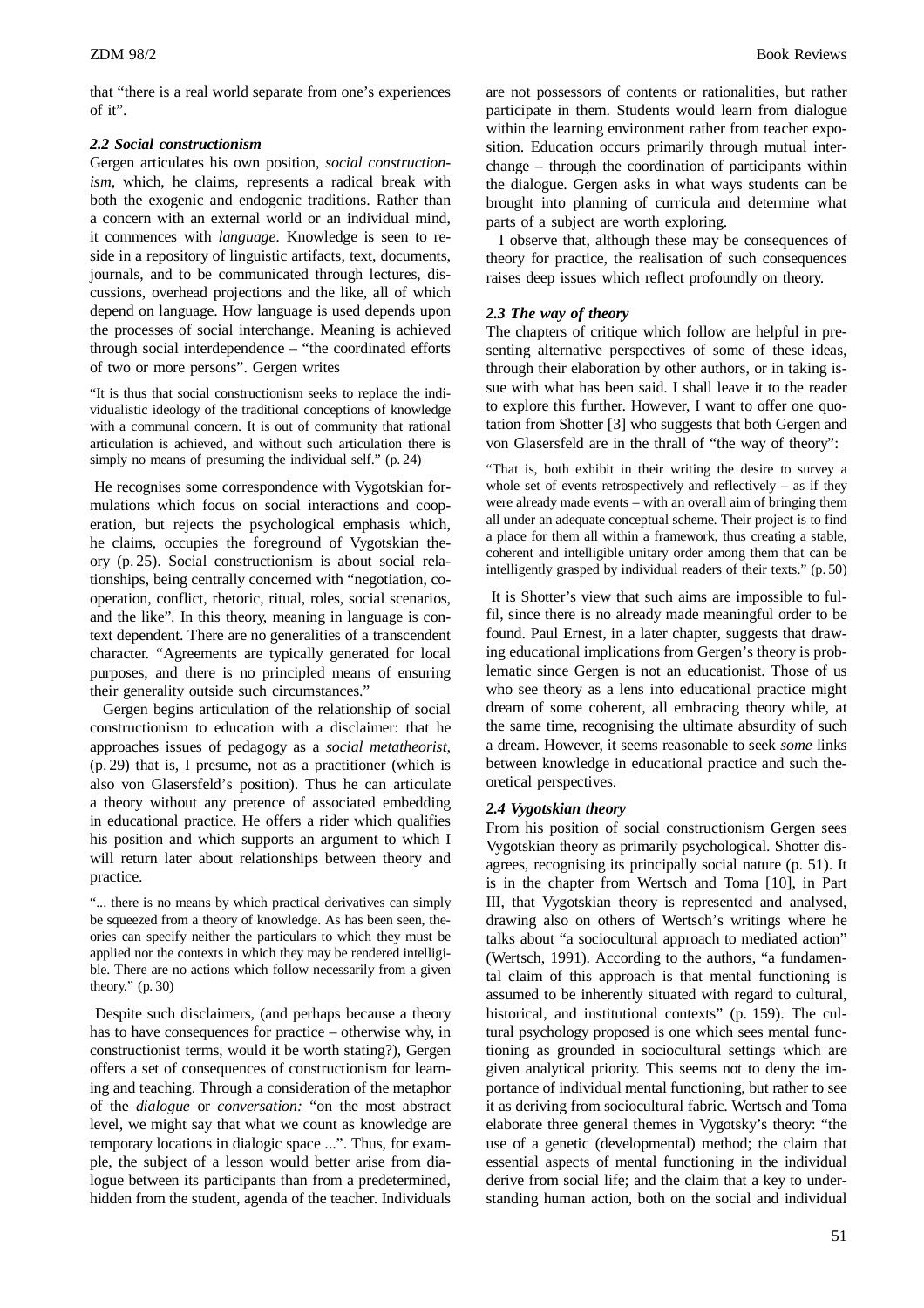planes, is understanding the tools and signs that 'mediate' it" (p. 160). They include a cautionary note, as they put it "a shortcoming": notably that the equating, by Vygotsky, of social with *intermental* functioning, reducing the range of social phenomena addressed and "antithetical to the goals of a sociocultural approach to mediated action" (p. 164) contradicts some of Vygotsky's expressed aims.

With reference to dialogue from Japanese classrooms Wertsch and Toma provide examples of two forms of discourse, the *univocal* and the *dialogic:* respectively, transmitting given knowledge or meaning, and working towards new meanings through interaction. In emphasising the limitations and possibilities of these forms they point to the importance of the second in effective learning environments, and the scarcity of evidence of its functioning in American classrooms. The underlying social and cultural constraints are emphasised as needing more attention and research, as is the overt collaboration of teachers and researchers in enhancing classroom learning. These aspects of the Wertsch and Toma paper seem especially important as they start to take theory into a practical domain, emphasising the necessity of exploring characteristics of practice and of linking theory to practice through research.

### *2.5 Social constructivism*

The move from radical to social constructivism is addressed explicitly, in Part III, by Heinrich Bauersfeld [9] who looks at the practice of mathematising in classrooms from a social and cultural perspective within a constructivist framework. Claiming that a critical examination of classroom processes from both psychological and sociological perspectives is underdeveloped, he offers an integrating theory. In doing so he addresses the differing dimensions of a (mathematics) classroom, and the nature of interactions within it. Drawing on sociological theory, and particular classroom examples, he emphasises the importance of recognising and understanding the various social forces, and the potential of interaction, for more effective mathematical and meta-mathematical construal of all participants, the teacher included. Although there is little reference here to Vygotsky, Bauersfeld's conclusions about the importance of classroom interaction and dialogue look remarkably similar to those of Wertsch and Toma. A challenge to the reader is to find some unifying path through the various theoretical influences these authors represent.

This is helped to some extent by Jere Confrey's [12] response to these two papers, taking as her task a detailed weaving of a route between Piaget and Vygotsky to unify psychological and sociological perspectives. While recognising the arguments for the strong influence of social forces and human interactions, it seems to be her view that both papers, albeit from differing theoretical positions, neglect the influences of individual experience on the construction of knowledge. She points to an irresolvable incompatibility between Piagetian and Vygotskian perspectives, in terms of their conceptualisations of the roots of knowledge, or coming to know. She too explores what an integrative theory might involve, offering her own set of characteristics.

### *2.6 The dilemma of practice*

Education, as the book reminds us periodically, is fundamentally about students and teachers and processes of teaching and learning, most often in classrooms. As the book progresses, epistemologies become more overtly related to the practices of learning and teaching through alternative perspectives of the practice of education in a number of disciplines.

Reinders Duit and Rosalind Driver [14 & 21], writing of constructivism in science education, place strong emphasis on respect for students' personal conceptions, and their influence on the development of scientific conceptions. Duit draws attention to the dialectical relationship between conceptions and perceptions, "Conceptions guide perceptions, and perceptions develop conceptions" (p. 280). The point is made, with reference to Kuhn, that not only do students' conceptions "provide science instruction with information that is necessary to guide students to scientific conceptions" but they also "reveal important aspects of the nature of scientific knowledge" (p. 278). Thus the fallibility of scientific knowledge is emphasised, while simultaneously we have a recognition of particular scientific conceptions to which students need to be *guided.* A pedagogical process in such guiding involves the use of cognitive conflict. Duit emphasises both the aims and value of this "constructivist approach", and its failings. "Students often do not see the cognitive conflict, although it is obvious from the teacher's point of view" (p. 279). A 12-year old's investigation into the melting of ice illustrate his point. She believes that ice covered by wool will melt faster than ice covered by aluminium foil, since the wool will warm the ice. When she sees the ice in aluminium foil melting first she puts this down to conditions in the experiment, rather than being challenged by conflicting evidence. Her personal conceptions are too strong to be shaken by one conflicting experience.

Problematic here is the so-called scientific conception (in this case, that ice melts faster in aluminium foil) and the teacher's need to "guide" the student to this conception. Driver has written elsewhere (Driver, 1983) about the "intellectual dishonesty" of expecting that certain scientific principles will emerge from carefully constructed (by the teacher) classroom experiments. This results in what Edwards and Mercer (1987) refer to as "the teacher's dilemma", i.e. to have to inculcate knowledge while apparently eliciting it. The *problematic* nature of this emerges from close observations of classroom practice. My own research has revealed similar tensions in the teaching of mathematics (Jaworski, 1994).

While constructivism can highlight theoretical positions, like the fallibility of knowledge and the relation between personal *knowledge* and experience it cannot predict the fine complexity of interrelationship between learner, teacher and knowledge (mathematical, scientific, or other). Indeed the constructivist preference for speaking of "coming to know" rather than of "knowledge" per se is challenged by the requirement in classrooms that students come to know certain nuggets of knowledge articulated by a curriculum whose epistemological foundations often bear no relation to constructivism. I am worried by a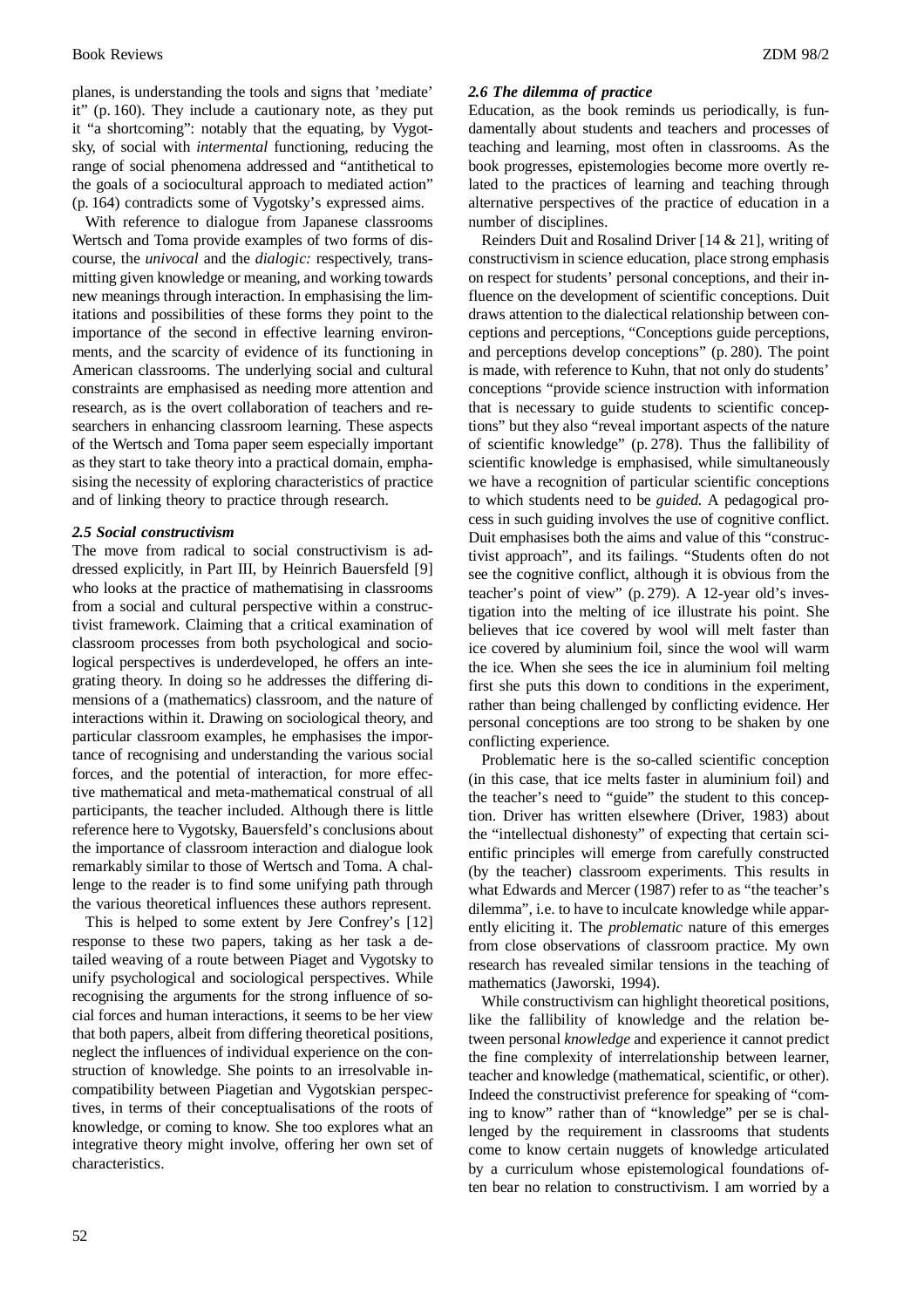tendency to carry theory too far. While we might legitimately look at the consequences for learning and teaching of a constructivist perspective of knowledge and learning, defining the resulting teaching in terms of *constructivist pedagogy,* which is the case in a number of these writings, is to subscribe to a theoretical imperialism which is unhelpful in tackling the complexities of practice.

Edith Ackerman [18], critiquing papers in Part IV, speaks also of "the teacher's dilemma", recognising that "many teachers find their way out of the dilemma by guiding students into realising their limitations 'from within' or by themselves", which seems to me to be what Driver referred to as intellectual dishonesty. Ackerman goes on to recognise what she calls the "designer's dilemma" in another paper in this section, by Nancy Nelson Spivey [16] which addresses language education through a constructivist perspective on written discourse. Spivey focuses on social aspects of communication, particularly relationships between writers, the readers of their texts, and the associated meanings in what is written and understood. She highlights the process/product dialectic in classroom approaches to writing development, recognising a process-as-product pedagogical form which I recognise as an important feature of much mathematics teaching where *meaning-making,* by students and teacher alike, strongly directs pedagogy. This is exemplified in the negotiative processes described in the paper on mathematical education by Terry Wood and colleagues [22].

According to Ackerman, Spivey suggests that a "written text 'exists' only in so far as it carries clues for reconstruction or interpretation" which guides the reader's construction of meaning. The designer's dilemma, expressed by Ackerman, is "How can we come to a consensus about the qualities of a designed artifact ... if we do not endow it with an existence independent of a particular reader's interpretations?" (p. 343). This question is particularly potent as I read this book and write this review. Necessarily, I treat what I read selectively through the lens of my own experience. My ability to make any sense at all of their writings (or them of mine), means that their (my) use of language, and the terms and expressions they (I) use, are sufficiently in the public domain which I (they) inhabit for me (them) to feel that I (they) "understand" points they are (I am) making. Whether this implies an existence independent of my interpretations is a question I want to go on thinking about. I apologise for the tortuous phraseology above!

Ackerman raises yet another dilemma related to the paper from Geoffrey Saxe [15], addressing mathematical understanding from cultural perspectives. In this case it is *the learners dilemma:* "How can learners build on their own limited knowledge as a means to access what is not yet understood?" (p. 344). Quoting Saxe, she asks, "How can learners use what they know in a given context as a way to make sense of another context which is not yet familiar?" Saxe's main focus is cognitive goals which emerge as individuals participate in cultural practices, thus generating new knowledge linked to social and cultural life. Referring to his research in Papua New Guinea and in Brazil, he provides rich examples of such goals and their contribution

to knowledge. For example, he describes goals related to Oksapmin trading practices in New Guinea, which require some basic arithmetical processes. However, the idiosyncratic Oksapmin counting system, based on a correspondence of natural numbers with parts of the body, does not lend itself naturally to adding or subtracting of the numbers. Saxe highlights the cultural embeddedness in the development of mathematical forms and goes on to discuss problems in the *transfer* of these forms then to other social situations, perhaps those of learning mathematics in classrooms. In addressing the dilemma, Ackerman draws on Papert's (elsewhere) suggestion that meaningful constructions require enabling tools and environments. Saxe's work has involved developing such tools and environments and evaluating their use in the classroom relative to students' own experiential worlds and personal needs.

I will end my comments in this section by reference to another dilemma, raised this time by Joe Becker and Maria Varelas [24], responding to papers in Part V. The dilemma is articulated as: "facilitating children's entrance into our cultural enterprise sand letting them be and become themselves" (p. 435). It bears many similarities to the teacher's dilemma expressed above, but carries a greater cultural imperative. The authors largely contrast themes in the Driver paper [21] with those of Wood et al. [22]. They draw valuably on Piagetian and Vygotskian theory to highlight their analyses. Important to the project of Wood et al, was a pedagogical aim to avoid directing a pupil towards a solution to a problem, rather encouraging the pupils own conceptualisation of a solution. This is seen as following Piagetian admonitions regarding the dangers of directiveness in teaching. Teachers following this principle were guided by the project to submerge their own mathematical knowledge in the interests of facilitating pupils own constructions. Driver, on the other hand, recognised overtly the teachers' own scientific knowledge, and was concerned to elaborate ways in which, through negotiation of contributions of *all* participants in the discourse, teacher included, established scienctific principles were constructed. Thus the teacher's knowledge was one of the elements of the classroom discourse, seen as following a Vygotskian view of teacher-learner interaction in the zone of proximal development. Becker and Varelas raise questions about the associated power relationships pertaining in classrooms, their influence on the establishment of classroom norms, and on ways in which students' conceptualising was affected or conditioned by teachers' inputs to the discourse, whether in terms of disciplinary knowledge or of social functioning.

#### **3. Towards a conclusion**

In dealing with various themes in this book I have aimed not only to provide insight into their content, but also a flavour of the discourses within which this book is situated.

My efforts in reading this book and writing a review have parallels with reporting the findings of a complex research project. Inevitably there are many wonderful ideas and episodes which have to be left out of the report because of limitations of size, space and reader's time and